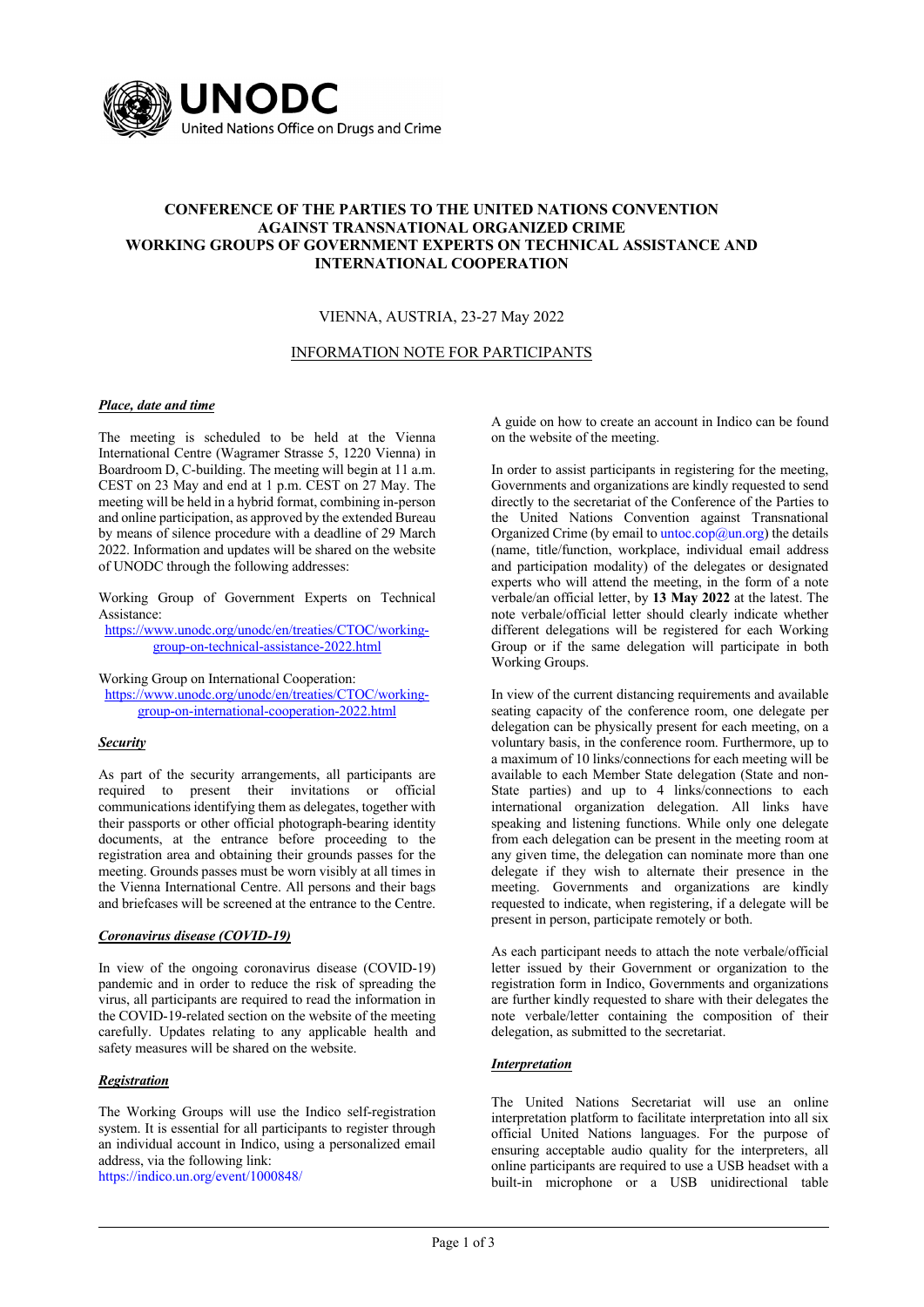

microphone. More information on the platform and participation in a meeting with remote simultaneous interpretation will be uploaded to the website of the meeting.

# *Documentation*

Meeting documentation will be available in electronic format in all the official United Nations languages on the website of the meeting. As part of the secretariat's efforts to reduce expenditure and support endeavours to limit environmental impact through the digitization of conference materials and publications, pre-session documents will be issued electronically. In-session documentation (i.e. the parts of the report for adoption) will be made available in hard copy for delegates who participate in person and will also be made available in electronic format through the Official Document System.

# *Statements*

Owing to time constraints, no general statements should be delivered during the meeting. They can be sent to the Conference Management Service (unov.conference@un.org, untoc.cop $@$ un.org) in written form prior to the meeting, to be made publicly available on the website of the meeting.

Statements on the agenda items of the meeting should have a maximum duration of 3 minutes, with the exception of panellist presentations. The maximum duration of panellist presentations will be communicated by the secretariat directly to the panellists. Participants are encouraged to send their statements on the agenda items to the Conference Management Service (unov.conference@un.org, untoc.cop $(a)$ un.org) in written form prior to the meeting. Statements will be made available on the website of the meeting, unless instructed otherwise when the statement is submitted.

# *Visas*

Participants who require a visa must contact the competent diplomatic or consular authorities of Austria and apply for a Schengen short-stay (C) visa at least three weeks prior to their intended date of arrival in Austria. In countries where Austria does not have diplomatic or consular representation, visa applications can be submitted to the consular authority of a State party to the Schengen Agreement acting on behalf of Austria (Belgium, France, Germany, Italy, Netherlands, Portugal or Spain) in the country concerned.

## *Accommodation*

Each participant is responsible for making his or her own hotel arrangements and, if necessary, for contacting his or her Permanent Mission in Vienna for assistance.

Participants who arrive at Vienna International Airport without having made a hotel reservation may wish to contact the Vienna tourist information desk, located in the arrivals area. The desk is open from 9 a.m. to 5:30 p.m. daily.

## *Transportation*

Participants are responsible for making their own arrangements for transportation between the airport and the Vienna International Centre.

There is a bus service between the Vienna International Centre and Vienna International Airport. The fare is 8 euros for a one-way ticket and 13 euros for a return ticket. The travel time is about 30 minutes. Buses leave the airport for the Vienna International Centre every second hour between 7.30 a.m. and 4.30 p.m. and leave the Vienna International Centre for the airport every second hour between 6.40 a.m. and 5.40 p.m.

## *Access to the Vienna International Centre*

Participants arriving at the Vienna International Centre by taxi are advised to get out in the side lane (Nebenfahrbahn) of Wagramer Strasse, register at Gate 1, proceed across Memorial Plaza, then on to C-Building. Participants arriving by metro (U1 line) should exit at the "Kaisermühlen/Vienna International Centre" stop, follow the signs marked "Vienna International Centre", register at Gate 1, proceed across Memorial Plaza and enter C-building.

There are no parking facilities for conference participants, except for Permanent Mission delegates in possession of a valid parking permit.

### *Wireless network connection and internet cafés*

Wireless connectivity is available everywhere in C-building. Delegates' working areas ("cyber corners"), with desktop computers equipped with standard software and internet access, are located on the ground floor of M-building.

# *Post*

Postal services are available at the post office on the 1st floor of C-building.

# *First aid*

Medical attention is available from the clinic operated by the Joint Medical Services, located on the 7th floor of F-building (extension 22224 and, for emergencies, extension 22222). The clinic is open from 8.30 a.m. to 5.30 p.m. Monday to Friday. For emergency assistance at other times, please contact staff in the Security and Safety Duty Room (room FOE21, extension 3903).

## *Banks*

A banking service is available at the branch of Bank Austria located on the 1st floor of C-building. Opening hours are 8 a.m. to 4 p.m. Monday to Friday.

## *Catering services*

A cafeteria is located on the ground floor of F-building. Lunch is served from 11:30 a.m. - 2:30 p.m. Monday to Friday. The coffee area in the cafeteria is open from 7:30 a.m. to 3 p.m. Monday to Friday. The Coffee Corner located on